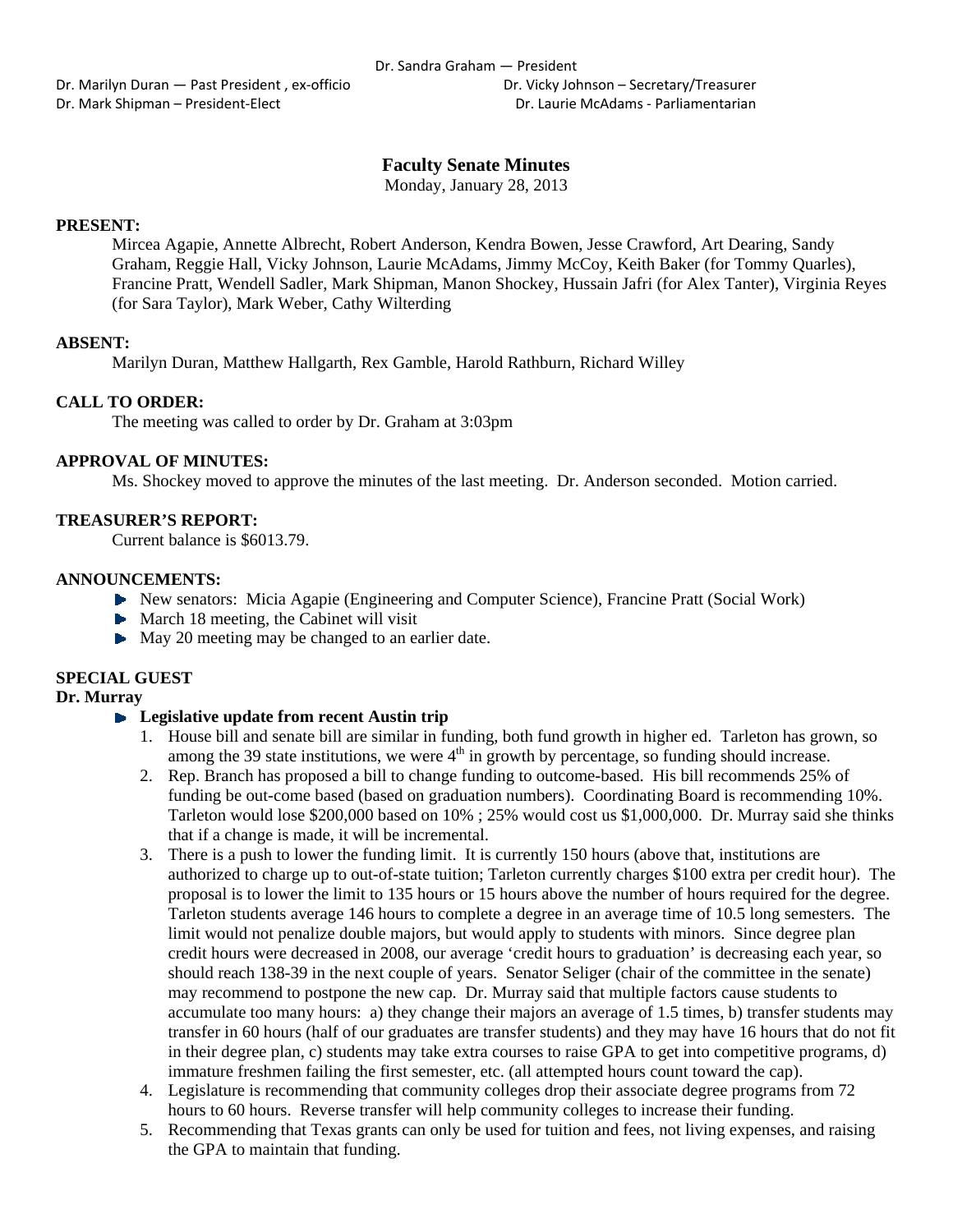## Dr. Sandra Graham — President

Dr. Marilyn Duran — Past President, ex-officio **Britannia Company** Dr. Vicky Johnson – Secretary/Treasurer Dr. Mark Shipman – President‐Elect Dr. Laurie McAdams ‐ Parliamentarian

- 6. Texas Guaranteed Loans the "Be On Time" program; if they graduate in 4 years, the loans will be forgiven. There are ramifications for the Financial Aid office to maximize available financial aid (encourage on-track students to get forgivable loans instead of grants that could be available to students who will not graduate on time). The legislature has not talked about how they are going to pay for that. Question was asked about making the summer a 3<sup>rd</sup> long semester. Dr. Murray said federal Pell grants are limited to 8 long semesters. An additional Tier 1 recommendation is that Texas grants follow suit. This effect is that summer may no longer be affordable for many students.
- 7. Hazelwood and Benefits to Families: Our deficit now is \$4,000,000 covering these programs. There is a Tier 3 recommendation to revisit that. Dr. Murray said that the reality is that public school and Medicaid issues will probably take precedence for available money.
- 8. Higher Education Board voted to table a new recommended threshold for low producing programs. Right now, it is to average 3 graduates per year for a master's program (15 over 5 years), and 5 graduates per year for a baccalaureate program (25 over 5 years). The proposal is to raise those thresholds to 5 and 8. However, they are still working on enforcing the old limits, so a vote was taken to table the proposal for 6 months and revisit.

# **Other items and questions**

- 1. Chancellor Sharp has been inviting 5 faculty members to the Board of Regents meeting each time.
- 2. How are special items funding? Dr. Murray said they got reduced by 25% last biennium. Those won't be hit again. Don't know if they will consider any new ones. Three new exceptional line items are proposed:
	- a. Real estate acquisition. We are land-locked and need to purchase.
	- b. Homeland security and data mining
	- c. Academy for environmental studies
- 3. Tuition Revenue Bonds proposed:
	- a. The Gates: at Lillian and Washington. The building will span the street with a skywalk and basement connection. This will house on one side of the street the College of Ag and the other side, the College of Business. Biennial amount is \$125,000,000.
	- b. Land and a building for the Fort Worth campus
	- c. Library addition which will span across Lillian
- 4. Spring semester head count up 3.82%, SCH up 6.44%. We are replacing students who used to occasionally use our classes from Central Texas only taking one class at a time. Summer courses, the head count was down and SCH neutral.
- 5. Dr. Murray said there were 3 myths associated with our students
	- a. "All students work." They don't. 40% don't work at all, another group work on campus, 10-12% work full-time. Dr. Murray said additional data may be available.
	- b. "A lot of our students use us as a community college to prepare for larger institutions." Majority of students who leave Tarleton go to a community college or do not continue.
	- c. "Our students are poor." 38% of our students are Pell eligible.
- 6. Core courses taught online: research shows that "true freshmen" do poorly on gen ed online courses. Proposal is to not allow freshmen Stephenville campus students to take online courses online. We will still have to serve juniors and seniors and distance learners and off-campus students. Sophomores may be allowed to take them after a bit more research is done in follow-up studies. This restriction will be applied summer and fall 2013 that students must have 30 hours to register for totally online gen ed courses.
- 7. "Stay a Texan" addresses students who complete a year at Tarleton and are still freshmen. This pilot program will take the best online courses, pull them back to hybrids. The freshmen will stay in the dorm for 2 more weeks, give them tutorials on Blackboard and then send them away to complete the course online to bring their credit hours to sophomore level.
- 8. Task forces: Summer School, Adjuncts, Faculty Compensation, Greater Expectations Faculty representatives are on each task force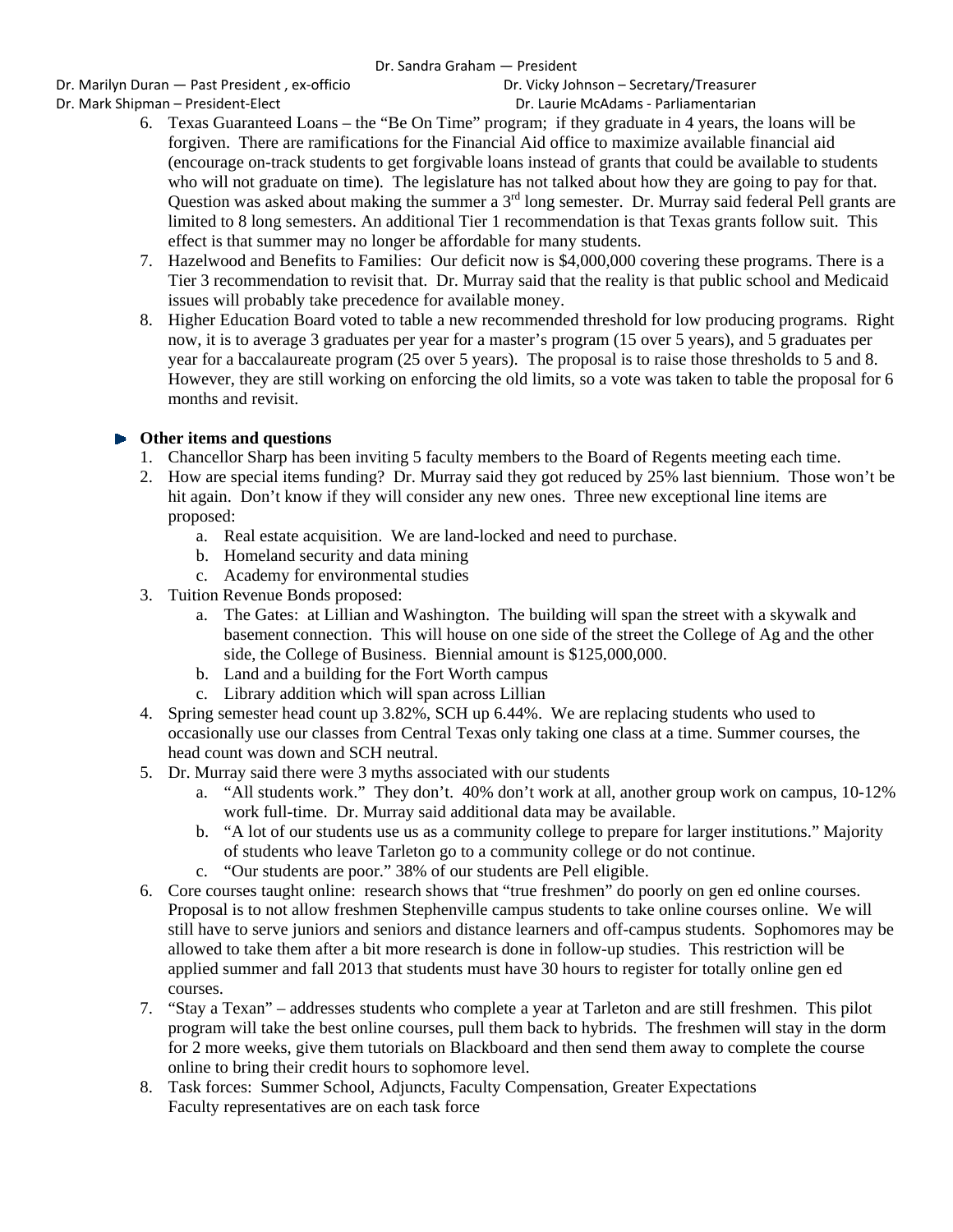# **UNIVERSITY COMMITTEES:**

Reports/Committee assignments

- **Academic Council (Graham)** Committee will meet tomorrow; a report will be available next time
- Budget Advisory Council (Tanter) No report
- **Curriculum Committee (Hallgarth)** No report
- SEMEC (none) No report
- **CII** Advisory Council (Wilterding) No report
- **Employee Benefits Committee (Graham)** No report
- ▶ University Planning Council (Graham) Report on status of this committee available at http://www.tarleton.edu/ORG/strategicplan/upc/index.html
- University Calendar Committee (Johnson) No report
- Diversity, Access and Equity Committee (Graham) No report
- CLASS (Graham) No report
- Faculty Handbook Committee (Shipman) Process is ongoing

# **TASK FORCES**

Task Forces with Faculty Senate representation

(Task force information listing committee members and the charge(s) of each one were forwarded to senators in a separate document)

Task force reports are due March 15, those listed below have not yet met as of 1/28/13.

- **Adjunct Faculty Compensation Issues**
- **EXECOMPETER COMPETER COMPETER COMPLEMENT** Competitive Faculty Compensation and Compression Issues
- ▶ Summer School Funding and Compensation Dr. Albrecht volunteered to represent the Faculty Senate on this task force

# **OLD BUSINESS**

## **Smoking Policy**

Dr. Graham suggested that the item be tabled for the next meeting and that senators think about recommendations to make to the Cabinet.

**Core courses**  See Dr. Murrays comments above

**Salary compression issues** 

Task force will be meeting this week

**Freshman seminar**